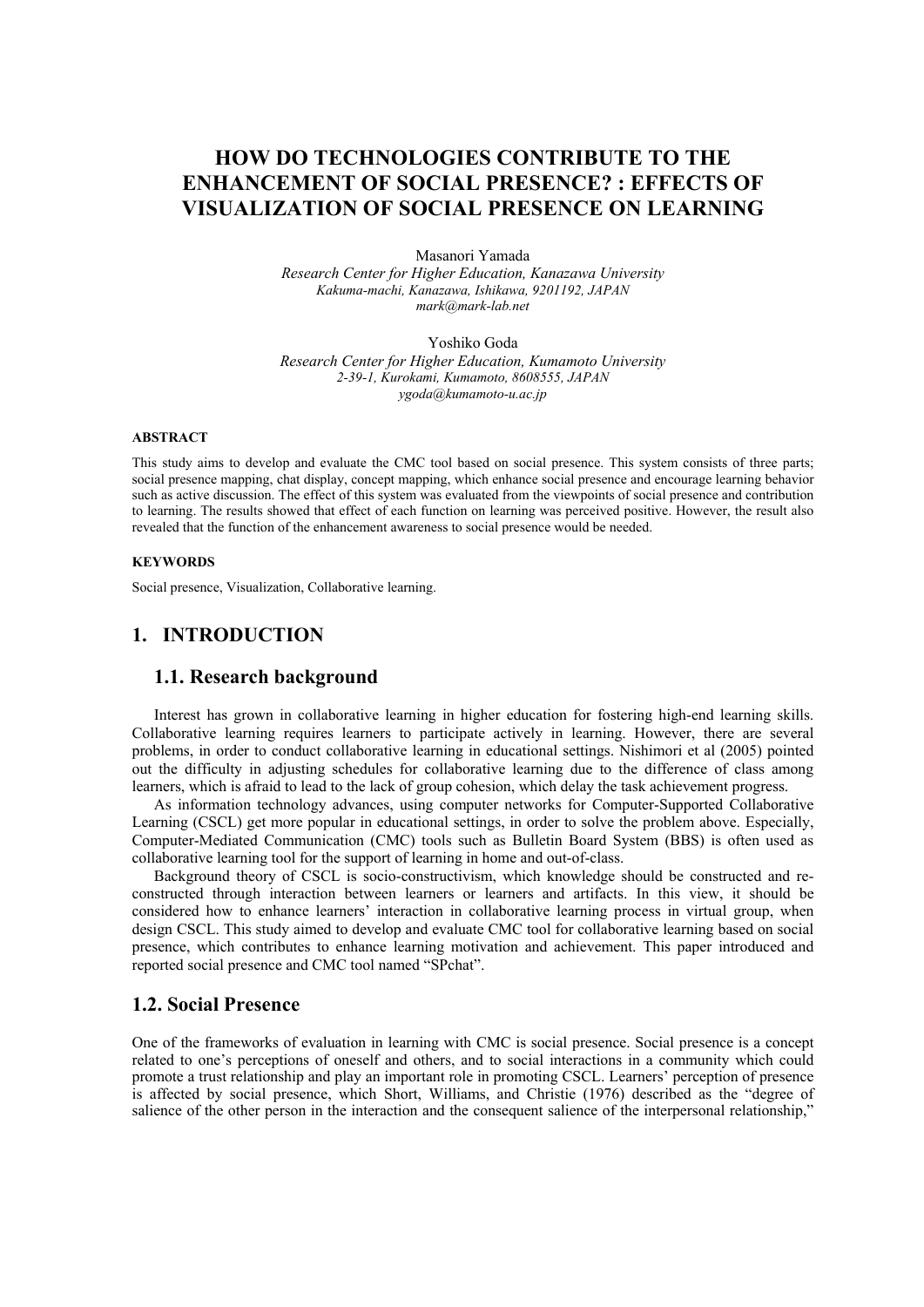that is, the perceived proximity to real time communication in face-to-face settings, depending on the CMC types. Short, Williams, and Christie (1976) suggested that the two factors which promote social presence are "immediacy," which is the psychological proximity of the interlocutors such as facial expression and "intimacy," which is the perceived familiarity caused by social behavior such as eye contact and smiling.

 However, many researchers interpreted social presence in various ways in their experiments and applied practices. Gunawardena and Zittle (1997) conducted a research project investigating the effect of social presence on learning satisfaction, from the perspective of facilitating the modulation of discussion and the perception of interactivity in online discussion. Their research revealed that a high perception of social presence has positive effect on learning satisfaction. This view focuses on the interactivity between learners in CMC. When groups use the same CMC in their online learning, social presence depends on interactivity.

In other view, social presence has expressive feature. This view regards social presence as a kind of communication ability. Garrison et al. (2000) redefined social presence as indicated in Table1, suggesting that social presence has expressive functions for the establishment of group cohesion in asynchronous textbased communication. Garrison and Anderson (2003) explained social presence as one of the elements in "Community of Inquiry (COI)," in which teachers and learners interact in text-based online communication. Social presence is regarded as a necessary element for creating a trusting environment for interpersonal communication, in order to develop an atmosphere hospitable to discussion. Garrison and Anderson (2003) proposed the indicators of social presence in asynchronous text-based CMC as displayed in Table 1

| Category    | Indicator                                | Definition                                                                                                                   |
|-------------|------------------------------------------|------------------------------------------------------------------------------------------------------------------------------|
| Affective   | Expression of emotions                   | expressions of emotion<br>Conventional<br><sub>or</sub><br>of<br>unconventional<br>expressions<br>emotion.<br>emoticons etc. |
|             | Use of humor                             | cajoling, irony, understatement,<br>Teasing,<br>sarcasm.                                                                     |
|             | Self-disclosure                          | Presents details of life outside of class, or<br>expresses vulnerability.                                                    |
| Interactive | Continuing a thread                      | Using the reply feature of software, rather than<br>starting a new thread.                                                   |
|             | Quoting from others' messages            | Using software features to quote others entire<br>message or cutting and pasting selections of<br>others' messages.          |
|             | Referring explicitly to others' messages | Direct references to contents of others' posts.                                                                              |
|             | Asking questions                         | Students ask questions of other students or the<br>moderator.                                                                |
|             | Complimenting, expressing appreciation   | Complimenting others or contents of others'<br>messages.                                                                     |
|             | Expressing agreement                     | Expressing agreement with others or content of<br>others' messages.                                                          |
| Cohesive    | Vocatives                                | Addressing or referring to participants by name.                                                                             |
|             | Addresses or refers to the group using   | Addresses the group as "we," "us," "our" etc.                                                                                |
|             | inclusive pronouns                       |                                                                                                                              |
|             | Phatics, salutations                     | Communication that serves a purely social                                                                                    |
|             |                                          | function: greetings, closures.                                                                                               |

Table 1. Indicators of Social Presence (Garrison and Anderson, 2003)

 In order to enhance interaction between learners, the viewpoints above are very useful in designing CMC tool for learning. Integrated view of social presence seems to be appropriate to design and evaluate CMC tool in learning. Therefore, it should be considered the system design which the enhancement of social presence leads to learning behavior. This study also aimed to illustrate the direction of design the function which promotes learning with the enhancement of social presence.

### **2. SYSTEM**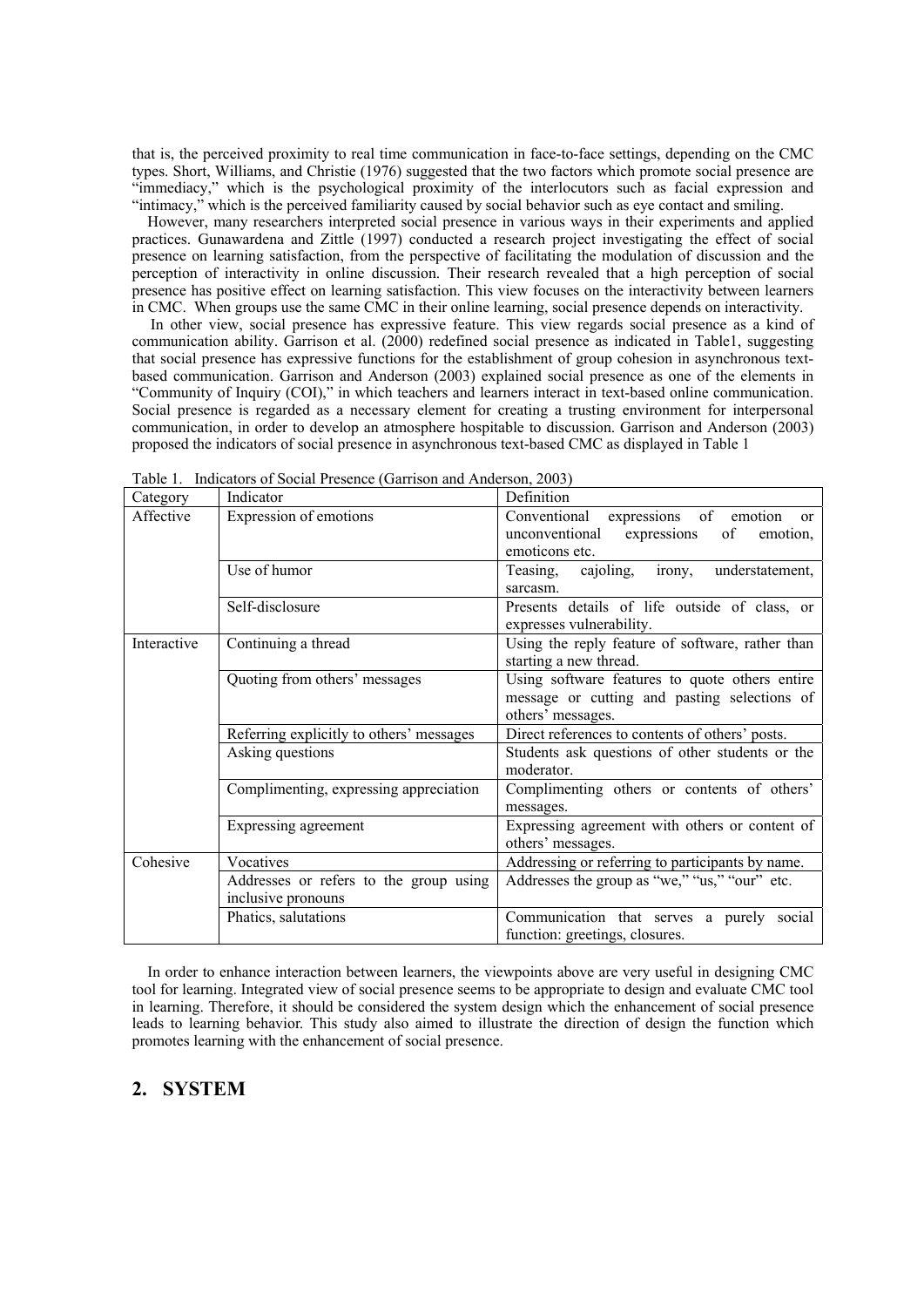## **2.1. System concept**

The system developed in this study consists of three parts; social presence map, text chat and concept map. One issue in this study is how to make learners aware of and express social presence. In order learners to be aware of and express social presence, visualization can be one of effective function. After learners log in this system, social presence map is displayed. It allows learners to perceive the activity of group and interaction between learners. This map is described based on content of posting in text chat, referring to the indicators of social presence shown in table 1. This map is designed, referring to the social presence feature of both perceived and expression.

As communication medium, text chat seems to be useful for learners, due to the use in both synchronous and asynchronous communication tool. This text chat allows learner to use emoticons for the support to use social cues in text based communication. Concept map, which enables learners to organize ideas and opinions, is integrated with text chat. Concept map can be effective on the design in order to make a bridge between the enhancement of social presence and learning behavior (Yamada, 2010). The function of organizing ideas and concept promotes communication, as a result, leads to high performance in CSCL (Funaoi et al, 2003). This system developed in this study will allow learners to be aware of other learners' presence and be engaged in task efficiently.

## **2.2. System architecture and functions**



This system is a client/server system. Clients consist of software allowing social presence display, chatting, and concept mapping. The server side consists of social presence calculation, chatting management and concept map synchronization. Client software for all system types was developed in Javascript and Action Script 2.0 (social presence display). Concept map and chat functions were developed in Javascript based on jQuery with three javascript libraries; "svg-edit" for concept map, "DataTables" for chat, and "emoticonize" for emoticon use in chat. The server software are implemented in PHP 5.0 and MySQL on the Apache 2.2 web server with the PHP module. All of the server software runs on the same computer. This system allows learners to be aware of social presence before the engagement, and organize their idea and opinions with chatting and concept map. After login, this system moves to social presence display, which shows the frequency of communication contained words and emotions concerned with social presence. Social presence calculation in server program checks address (or group) and the frequency of word and emoticon in each